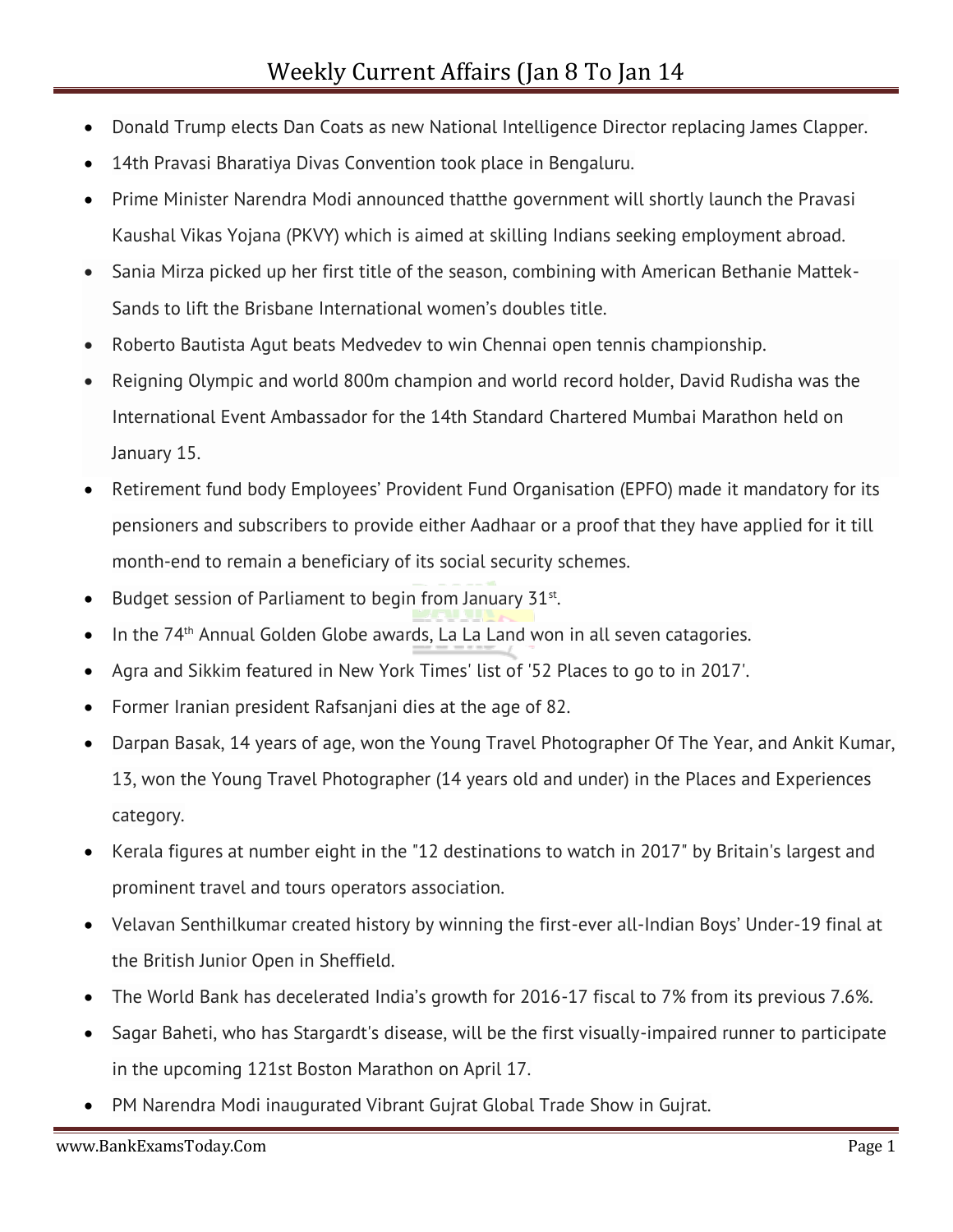- Jimmy Adams appointed new West Indies cricket director.
- Australia's flag carrier Qantas Airways Ltd's fatality free record in the jet age signifies it is the world's safest airline for the fourth year running.
- Rohan Bopanna and Jeevan Nedunchezhiyan, playing only the second time together, notched up a memorable victory in a historic all-Indian doubles final, as they outplayed compatriots Divij Sharan and Purav Raja in the Chennai Open.
- From April 1, people living in rural areas need to have Aadhaar to work under Mahatma Gandhi National Rural Employment Guarantee Scheme (MGNREGS) that mandates 100 days work for a household annually.
- Novak Djokovic brought world No 1 Andy Murray's 28-match winning streak to an end in Doha to retain the Qatar Open title in a three-set thriller.
- Health Minister J P Nadda to launch Measles-rubella vaccine.
- A jersey of Portugal's famous football player Cristiano Ronaldo was gifted to Prime Minister Narendra Modi by his Portuguese counterpart Antonio Costa after inaugurating PBD Convention and having bilateral talks between them in Bengaluru.
- Russia has directed Google and Apple to remove LinkedIn from the local Android and iOS App stores.
- China forex reserves fall by USD 320 Billion in 2016.
- Union Power Minister Piyush Goyal launched the "world's largest" LED street light replacement project completed by SDMC in south Delhi wherein two lakh conventional street lights have been replaced with energy efficient LEDs.
- SBI Pension Funds, a subsidiary of State Bank of India, has appointed Kumar Sharadindu as its managing director and chief executive.
- An IIT Kharagpur alumnus has won the prestigious Technical Achievement Award (the Scientific & Technical Awards prize), popularly called the `Technical Oscar', awarded by the Academy of Motion Pictures and Sciences.
- BIS revises Indian Standard on gold hallmarking.
- Tax anti-avoidance rule GAAR will kick in from April 1, 2017.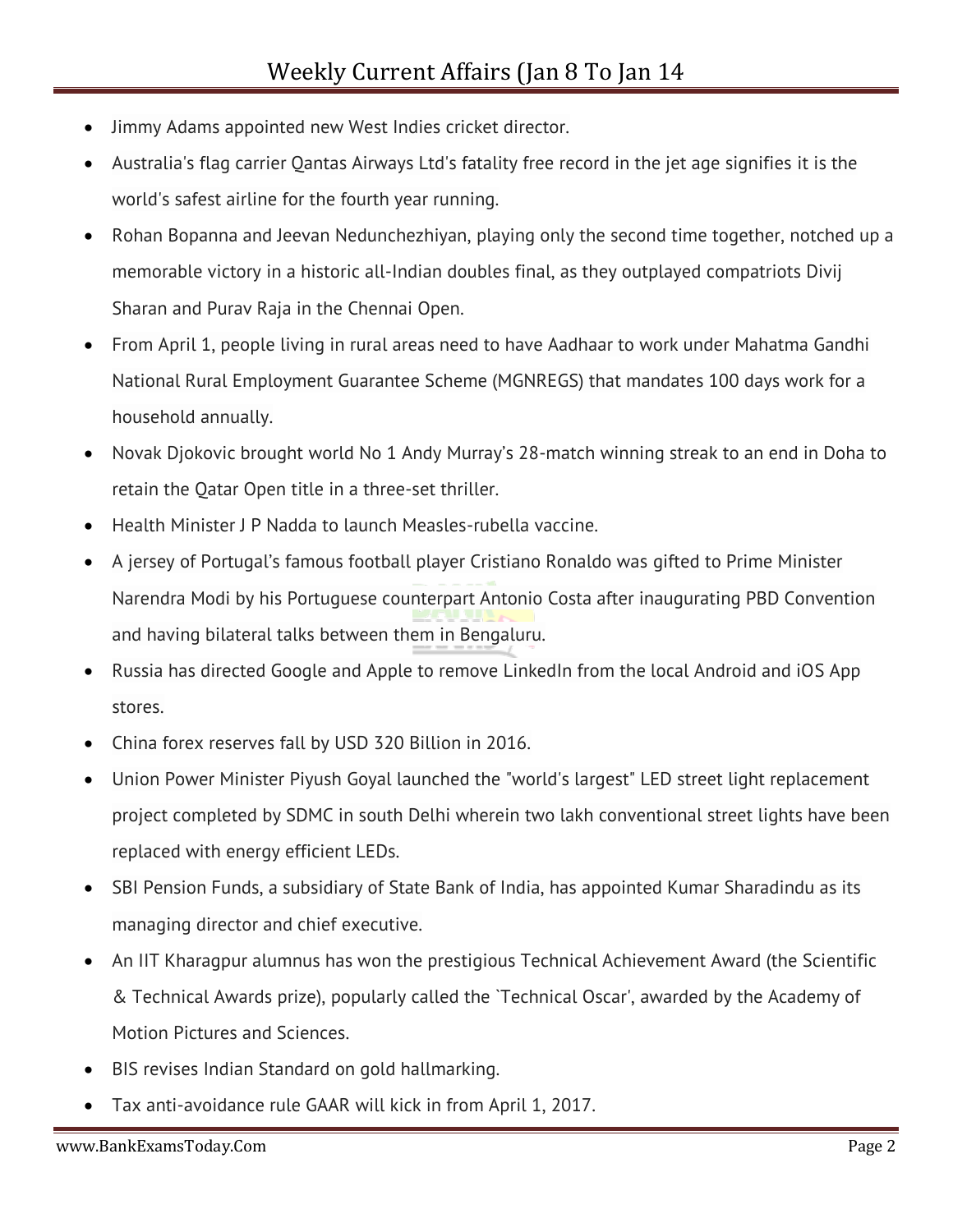- Air India ranked third-worst performing airline in the world. Icelandair 41.05% El Al 56% are on first and second position respectively.
- HDFC bank showcased human-sized robot Ira, developed in association with Kochi-based Asimov Robotics. The robot will perform a limited role and act largely as a receptionist, though the humanoid can also move around in the branch.
- The Assam government will be shortly launching its indigenously-developed e-Wallet, Tokapoisa.in, to enable the people of the state for hassle-free online transactions in local language.
- India's annual Haj quota increased by 34,500 by Saudi Arabia.
- Actor Amitabh Bachchan was given an award on Sunday by the US Embassy for his contribution to the US-India partnership on tuberculosis.
- Netherlands' flag carrier KLM has been rated the best international airline of 2016 by aviation insights company FlightStats, which ranked carriers on their on-time performance records.
- Flipkart has elevated former Tiger Global Management executive Kalyan Krishnamurthy as its new chief executive, replacing co-founder Binny Bansal, who has been named as the group chief executive of India's largest online marketplace.
- Magh Mela begins in Allahabad, Uttar Pradesh.
- Five Real Madrid players and four Barcelona players were included in the 2016 FIFA FIFPro World XI, along with Juventus player Dani Alves and Bayern Munich goalkeeper Manuel NEUER.
- Cristiano Ronaldo has been named Fifa's Best Player in the World before aiming a cheeky dig at his great rival Lionel Messi.
- Leicester City's Claudio Ranieri won the Best FIFA Men's Coach of the Year award after beating Portugal's Fernando Santos and Real Madrid's Zinedine Zidane on the shortlist.
- World Bank has projected a global growth of 2.7% in 2017.
- USA women's football team captain Carli Lloyd was named as FIFA's Best Female footballer of the year for the second straight time, during The Best FIFA Football Awards in Zurich.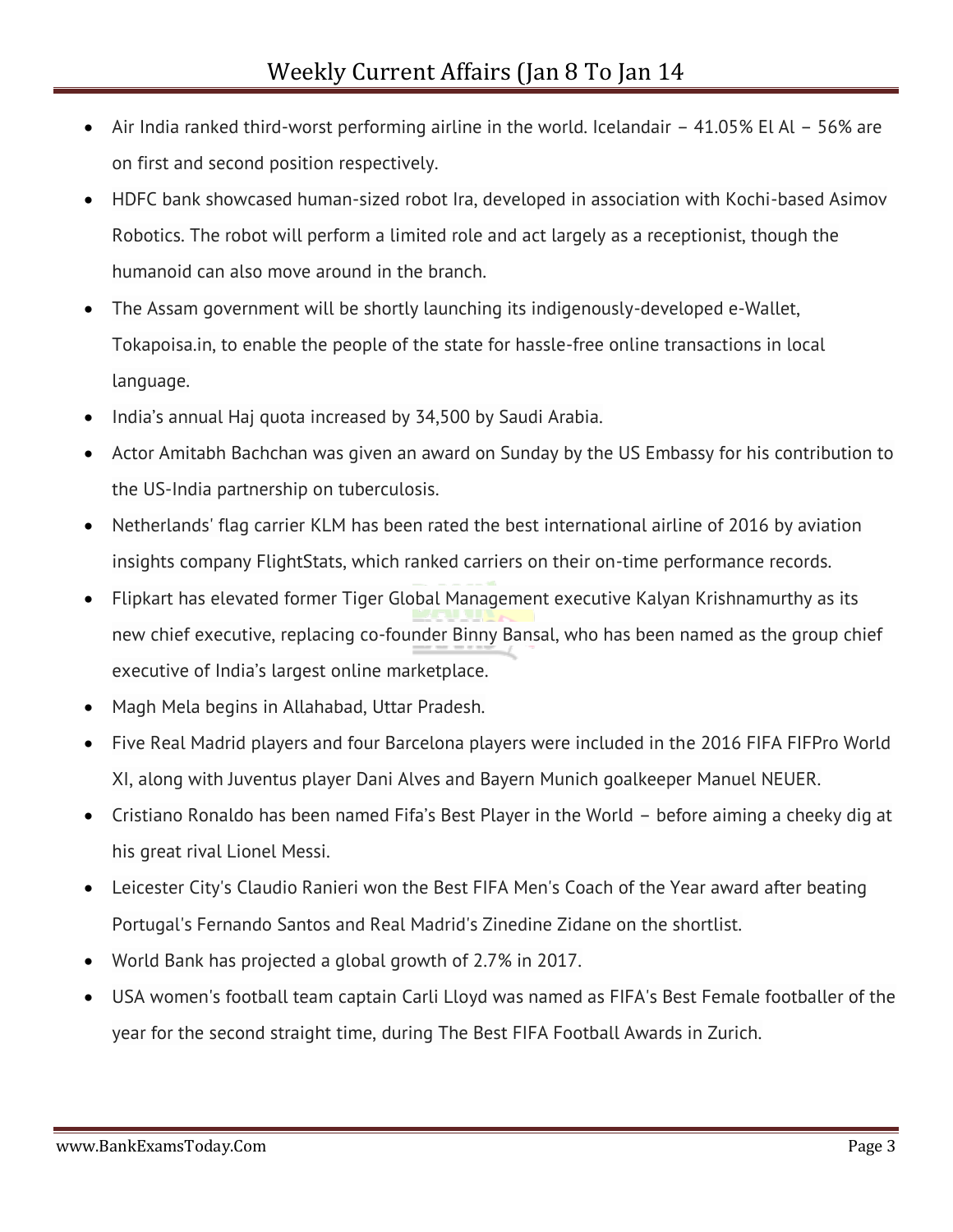- Maharashtra CM Devendra Fadnavis on Monday activated 500 WiFi hotspots at various locations across the city of Mumbai, and announced that Mumbai WiFi is the largest public WiFi service in the country.
- The Union Home Minister Shri Rajnath Singh laid the foundation stone of the new NDRF campus at Konda Pavuluru, Gannavaram (Mandal), Krishna, Andhra Pradesh.
- Telengana to host International Kite Festival.
- In Andhra Pradesh, Vijayawada hosted the first Digi Dhan Mela in the State.
- The ninth edition of Jaipur International Film Festival (JIFF) began in the presence of renowned film makers including Hariharan.
- Prime Minister Narendra Modi inaugurated India's first international exchange-India INX- at International Financial Services Centre (IFSC) in Gujarat International Financial Tech City (GIFT) located in Gandhinagar.
- Tisca Chopra wins Best actress for Chutney at the Jio Filmfare short film awards.
- UAE's crown prince Sheikh Mohammad to be chief guest at 2017 republic day celebrations.
- A for ATM, B for BHIM (Bharat Interface for Money), C for cashless, D for Demonetisation is the new way alphabets have been associated to popular terms related to demonetisation in a new book "Cyber Pathshala" authored by former Rajya Sabha MP Tarun Vijay.
- American technology company IBM has become the first company to receive more than 8,000 US patents in one year in 2016 (8,088 patents).
- Vibrant Gujarat Global Summit 2017was inaugurated by PM Narendra Modi. He also met Nobel Laureates at maiden Nobel Prize Series.
- Tiluck Keisam, an 8-year-old boy from Manipur, set a new world record in limbo skating in Delhi, for the farthest distance in limbo skating under bars.
- Norway becomes first country to cease FM Radio Broadcasting.
- Indian cueist Pankaj Advani won the 3rd Kolkata Open National Invitation Snooker Championship.
- Every year, the World Hindi Day is celebrated on January 10, marking the anniversary of the first World Hindi Conference held in 1975.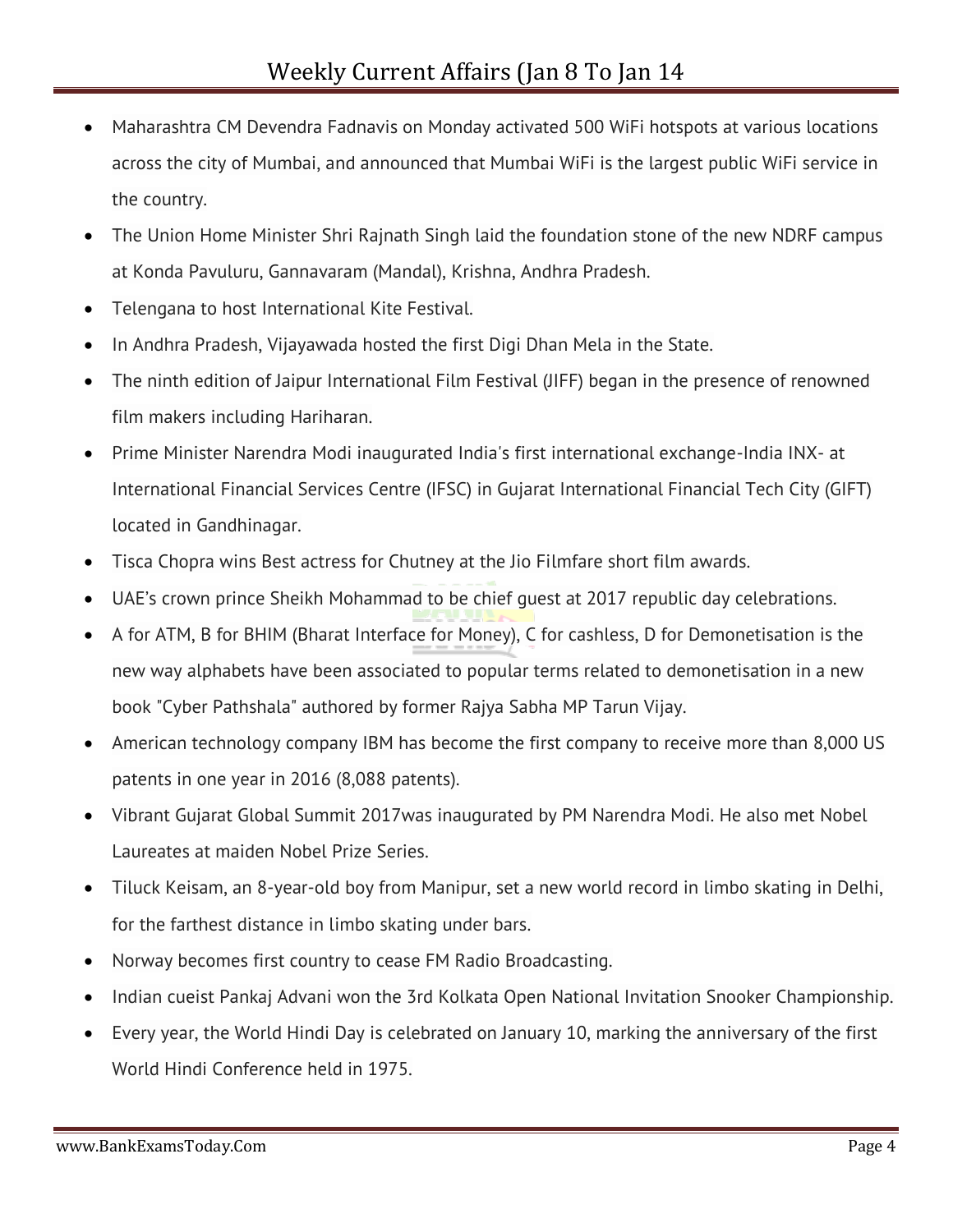- Indian Space Research Organisation and French Space agency (CNES) today signed a partnership agreement in satellite launch technology.
- China successfully sent three satellites into space in its first commercial mission using an updated version of the low-cost Kuaizhou-1A rocket, amidst the Communist giant's determined bid to expand its ambitious space programme.
- Minimum monthly pension has been increased by the GOI to 9,000 per person.
- Pakistan on Monday successfully test-fired its first Submarine-Launched Cruise Missile BABUR-3, capable of carrying a nuclear warhead up to 450km from an undisclosed location in the Indian Ocean, giving the country a "credible" second-strike capability.
- India U-13 squash player Shreyas Mehta scripted a remarkable comeback to win the Scottish Junior Open title.
- Abbu Ammaz, an eight-year-old boy from Jammu and Kashmir's Rajouri has won gold medal in Thai Boxing Championship at the national level.
- US President Barack Obama chose four Indian-American scientists for the highest honour given by the US government to science and engineering professionals in the early stages of their independent research careers.
- Industrial production grew 5.7% in November.
- Private sector Axis Bank on Monday became the third lender in the country to announce usage of block chain solutions for its operations, after its peers ICICI Bank and Yes Bank.
- Ashish Shelar appointed as MCA president.
- The Gurgaon district administration was conferred with a national e-governance award for its innovative use of Geographic Information System (GIS) technology in solving land disputes.
- Gujarat government has come up with India's first student startup and innovation policy, which aims to provide Rs 200 crore in the form of grants to ideas developed by them.
- INS Khanderi the second of the Kalvari class submarines was launched at the Mazagaon Dock Limited in Mumbai.
- BMW has appointed former Harley-Davidson India MD Vikram Pawah as the President of its India operations.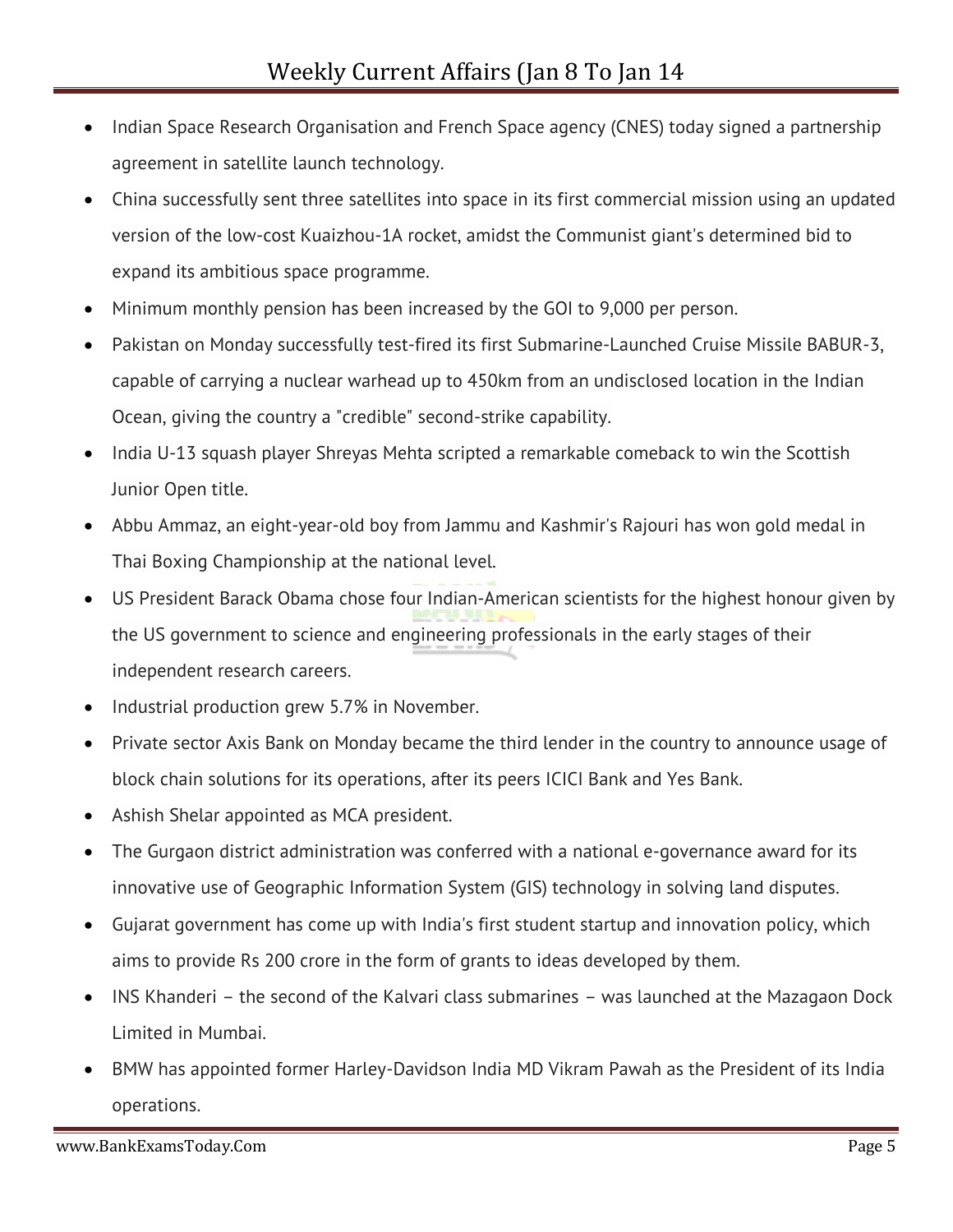- World's first gender literature fest to be held in Patna.
- The United Kingdom has become the world's first country to officially recognise parkour as a sport.
- Citibank has launched voice verification for its phone banking clients to replace the current authentication process of remembering PINs or answering verification questions.
- Flipkart's Co-founder and Group CEO Binny Bansal along with four other angel investors has invested Rs. 6.6 crore in Supercraft3D, a 3D printing startup focused on health and medicine applications.
- Indian Railways has launched new IRCTC Rail Connect app that will replace the previous IRCTC app that was launched back in 2014.
- For generations the appendix was thought to have no purpose. But now, researchers say they have discovered the true function of this organ, and it is anything but redundant.
- NITI Aayog estimates the GDP growth of 8% for 2016-17.
- HDFC ERGO General Insurance Company, India's third largest non-life insurance provider in the private sector, announced the launch of its new policy for corporate, the Trade Credit Insurance Policy.
- Delhi Airport claimed it has become the first aerodrome in the world to adopt unique performance and benchmarking digital platform, Arc, which helps in tracking and monitoring building performance.
- JetSynthesys, a digital and technology company, today announced the launch of a game on cricket, 'Sachin Saga Warm Up' under its gaming arm Playizzon.
- India's first Madame Tussauds Meuseum unveils in Delhi.
- Seven martial artists from Kerala, India established the Guinness World Record for the 'most layered bed of nails'.
- Ecuador takes chair of UN group of 134 developing countries.
- Former world and Asian champion, L Sarita Devi, will mark her plunge as India's first woman boxing professional when she takes on seasoned Hungarian Zsofia Bedo in her first bout in Imphal, Manipur on January 29.